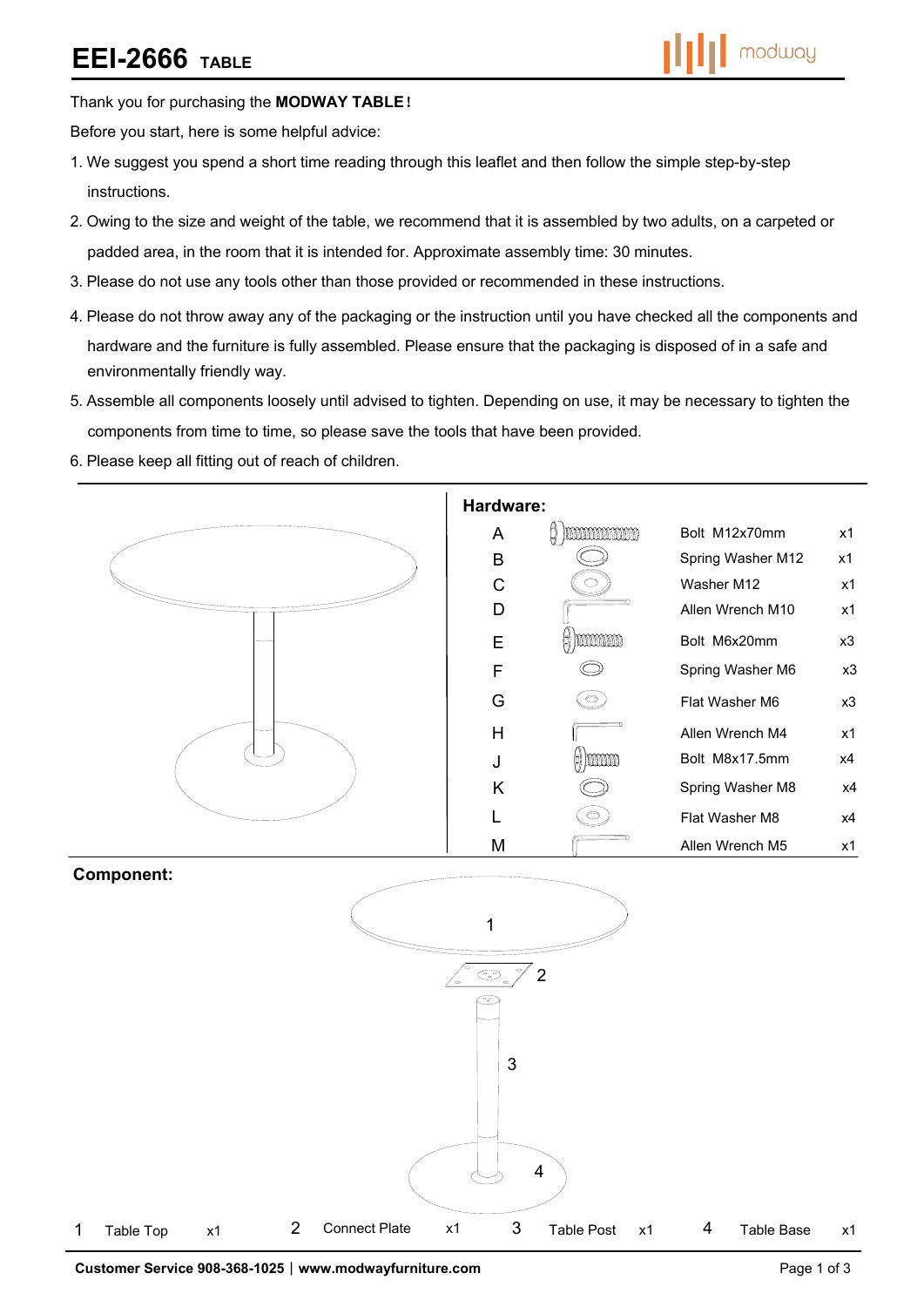# **EEI-2666 TABLE**



#### **STEP 1:**

Please put **Post (3)** and **Table Base (4)** upside down on a carpeted or padded area.

Position **Table Base (4)** to the bottom of **Post (3)** as shown.

Insert 1 piece of **Bolt (A)** with 1 piece of **Spring Washer (B)** and 1 piece of **Washer (C)** into the hole on bottom of

**Post (3)** through the hole on **Table Base (4)**.

Use **Allen Wrench (D)** to tighten **Bolt (A)** clockwise until secure.



### **STEP 2:**

Carefully turn over the assembled **Post (3)** and **Table Base (4)**.

Position **Connect Plate (2)** to **Post (3)** as shown.

Insert 3 pieces of **Bolt (E)** with 3 pieces of **Spring Washer (F)** and 3 pieces of **Flat Washer (G)** into the holes on **Post (3)** through the holes on **Connect Plate (2)**.

Use **Allen Wrench (H)** to tighten all **Bolts (E)** clockwise until secure.